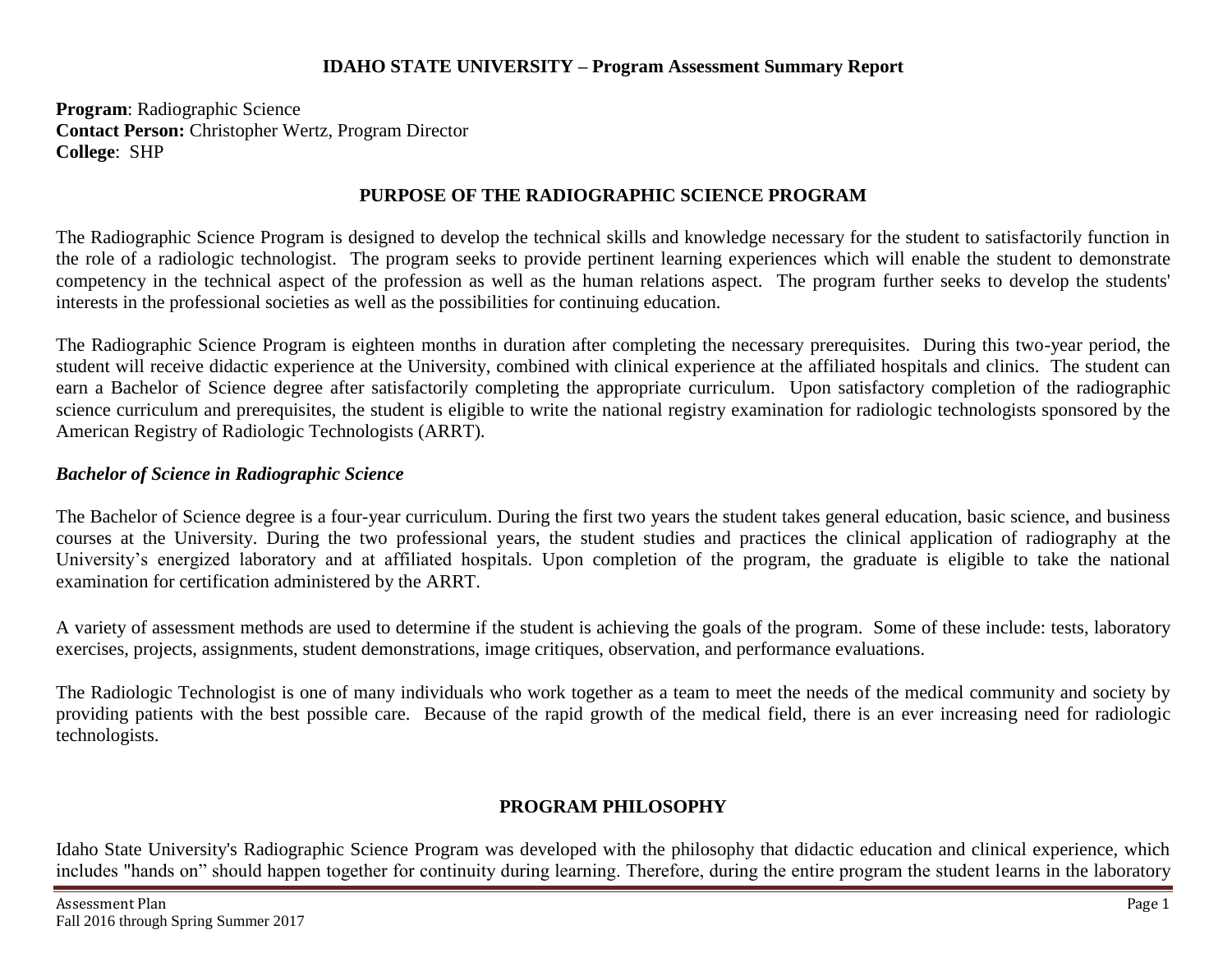setting and applies those skills acquired in the clinical setting. This happens on a weekly basis. Furthermore, in the classroom students acquire the theoretical information necessary to perform as technologists. The next step involves laboratory experiences where the opportunity to apply technological skills is acquired by using phantoms and simulations. Students then progress and perfect their skills by working with technologists in a clinical environment. Additionally, several of the classes are taught by the Physics, Biology, and Healthcare Administration Faculties. This is atypical of most Radiographic Science programs and is a unique feature that sets the program apart from other programs. Our philosophy is students who learn from experts become experts. When graduation approaches students are ready to enter the profession confidently.

## **MISSION STATEMENT**

The Mission of the Radiographic Science Program is to provide students with both the academic and technical foundations to competently and safely perform Radiologic procedures, to prepare qualified imaging technologists who will ethically respond to the needs of patients with technical competence and compassion, and to assume a vital professional role as a medical team member.

#### *Vision*

Prepare leaders in radiography for today and tomorrow by providing baccalaureate education.

#### *Core Values*

- Academics Promoting excellence in all academic endeavors.
- Knowledge recognizing the significance of new knowledge in a profession that is predisposed to change while maintaining traditional values and emphasizing the needs of the patient.
- Dedication to help meet the statewide and regional needs by providing access to quality education to prospective students.
- Community to help meet the needs of the community in the health care setting by providing competent, qualified, technologists who are eligible upon graduation to sit for the national certification examination in radiography sponsored by the American Registry of Radiologic Technologists (ARRT)

## **PROGRAM GOALS/OUTCOMES**

#### **The Radiographic Science Program faculty promotes knowledge and discovery for all students in our program by committing to the following goals:**

- 1. Students will use critical thinking and problem-solving skills**.**
- 2. Students/graduates will be clinically competent.
- 3. Students will be able to effectively communicate.
- 4. Students will demonstrate the importance of professional growth and development.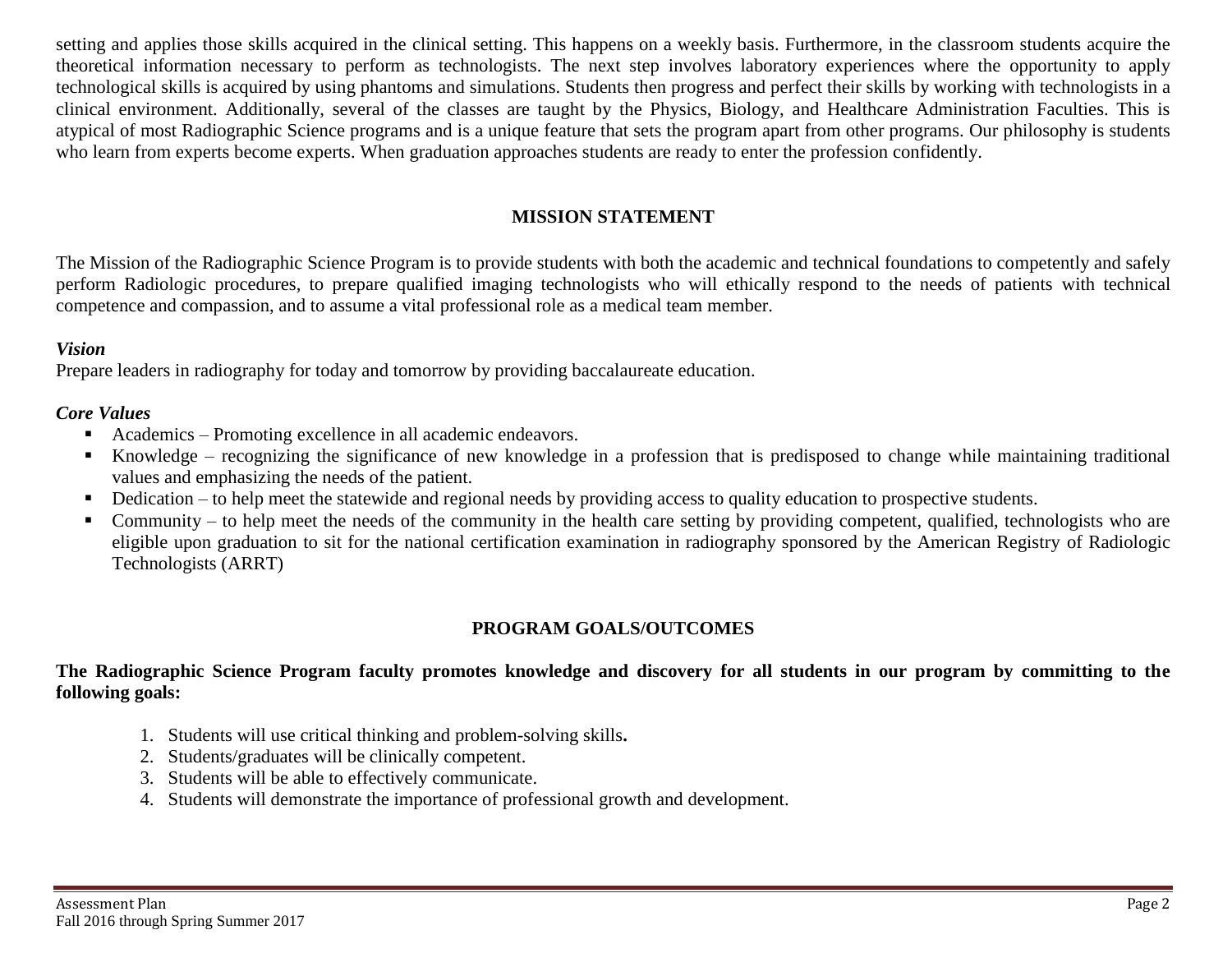#### **Student Driven Effectiveness Assessment**

The Radiographic Science Program and the Division of Health Sciences also administers a Student Driven Effectiveness Assessment each semester. This assessment is a method used to evaluate the program from the vantage point of our customer, the student. Continuous Quality Improvement guides program officials in looking for opportunities to improve in all aspects of the collegiate experience provided to our customer. The assessment includes a four question evaluation administered at the end of each semester. Students are asked to answer the following questions:

- 1. Has the Radiographic Science Program met your expectations?
- 2. Would you recommend the Radiographic Program to another student?
- 3. List the Top 3 Positive experiences this semester.
- 4. List 3 things that would enhance the experience in the Radiographic Science Program.

This assessment tool, which includes all student responses, an evaluation by faculty, an action plan, follow-up, and all survey results, can be reviewed on the department Web site. It is titled "Division of Health Sciences Student Driven Effectiveness Assessment Plan, and is located at the bottom of the page at the following hyperlink:

[Division of Health Sciences Student Driven Effectiveness](http://www.isu.edu/radsci/admindata.shtml) Assessment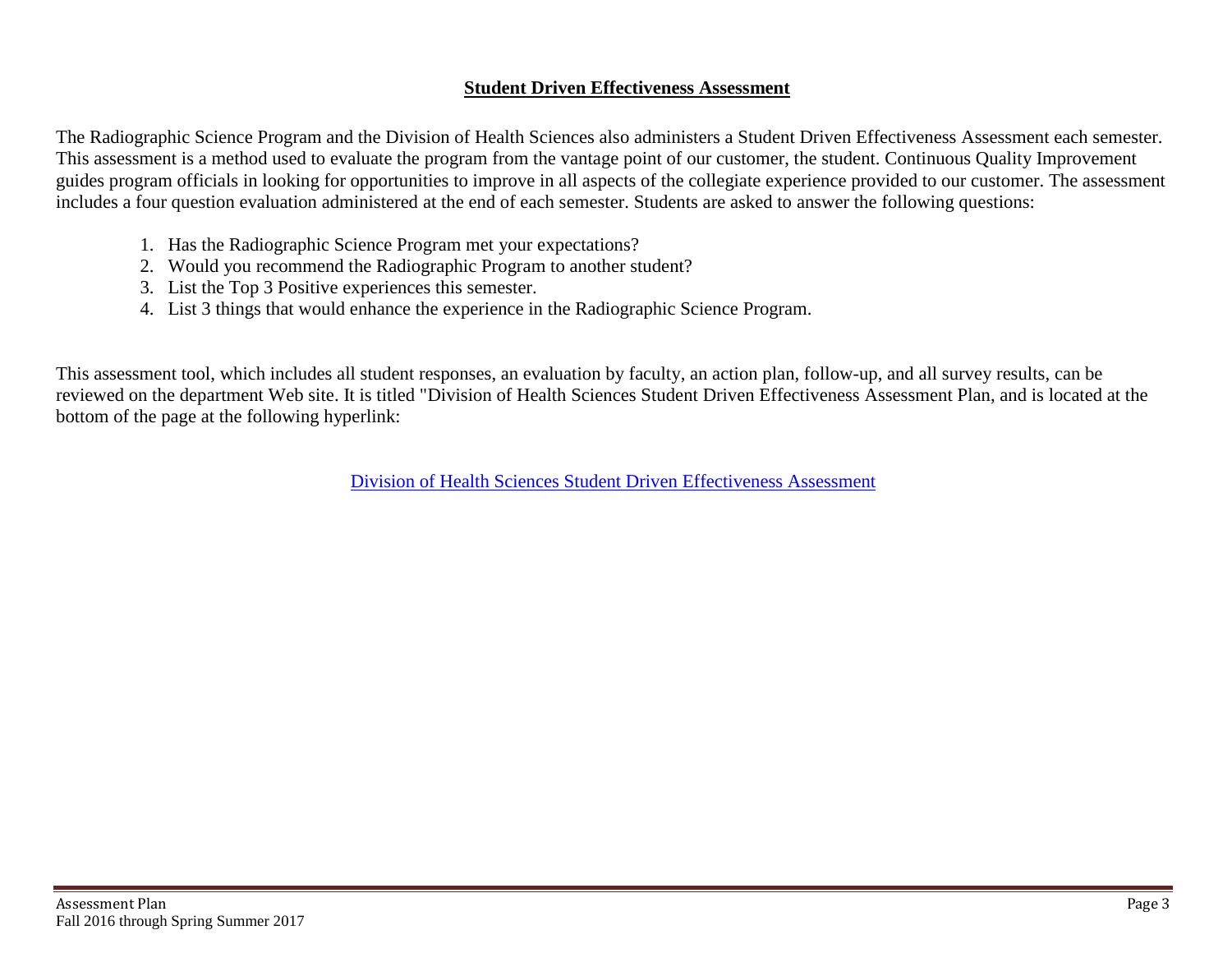# **Outcomes Assessment Plan**

# **Radiographic Science Program**

# **The Radiographic Science Program at Idaho State University will provide a quality and diverse education that enables our graduates to become a valuable member of the health care team.**

(The cycle of assessment for the plans below was August 2016 – July 2017)

| Goal 1: Students will use critical thinking and problem-solving skills. |                                          |                                                                         |                                        |                |                             |  |
|-------------------------------------------------------------------------|------------------------------------------|-------------------------------------------------------------------------|----------------------------------------|----------------|-----------------------------|--|
| <b>Outcome</b>                                                          | <b>Measurement Tool</b>                  | <b>Benchmark</b>                                                        | <b>Timeframe/Res</b><br>ponsible Party | <b>Results</b> | <b>Analysis/Action Plan</b> |  |
| 1. Students will<br>select appropriate                                  | RS 4450 Annotated<br>Bibliography rubric | Average score<br>$>90\%$ for the                                        | $4th$ semester                         | $n=21$         |                             |  |
| scholarly and peer-<br>reviewed journal<br>articles.                    | criteria "Article"                       | "article" criteria<br>on all 3 annotated<br>bibliography<br>assignments | Course instructor                      |                |                             |  |
| 2. Students will                                                        | RS 3340 Lab Trauma                       | Average score $\geq$ 4                                                  | $1st$ and $2nd$                        | $n=21$         |                             |  |
| modify routine                                                          | Scenario assessment                      | on a 5 point                                                            | semester                               |                |                             |  |
| imaging parameters                                                      |                                          | Likert scale                                                            |                                        |                |                             |  |
| for trauma patients.                                                    |                                          |                                                                         |                                        |                |                             |  |

| Goal #2: Students/graduates will be clinically competent.                                           |                                                                                                 |                                                                                                        |                                                                         |                |                             |
|-----------------------------------------------------------------------------------------------------|-------------------------------------------------------------------------------------------------|--------------------------------------------------------------------------------------------------------|-------------------------------------------------------------------------|----------------|-----------------------------|
| <b>Outcome</b>                                                                                      | <b>Measurement Tool</b>                                                                         | <b>Benchmark</b>                                                                                       | <b>Timeframe/Res</b><br>ponsible Party                                  | <b>Results</b> | <b>Analysis/Action Plan</b> |
| 1. Students will<br>apply positioning<br>skills.                                                    | RS 3342<br><b>Clinical Competency</b><br>Form (Sampling of<br>four competencies per<br>student) | Each exam is<br>worth 25 points<br>for a possible 100<br>point total.<br>Average score of<br>$>80\%$ . | 4 <sup>th</sup> Semester<br>Clinical<br>Coordinator                     | $n=21$         |                             |
| 2. Students will<br>have no greater than<br>2 simulations when<br>applying to sit the<br>ARRT exam. | Competency<br>Spreadsheet                                                                       | $<$ 2 simulated<br>exams                                                                               | 5 <sup>th</sup> Semester<br>Program<br>Director/Clinical<br>Coordinator | $n=21$         |                             |
| 3. Students will<br>demonstrate<br>knowledge in<br>radiation protection.                            | RS 3388 Radiation<br>Protection-<br>Comprehensive Final<br>Exam Grades                          | Average $score$<br>80%.                                                                                | $2nd$ Semester<br>Course Instructor                                     | $n=21$         |                             |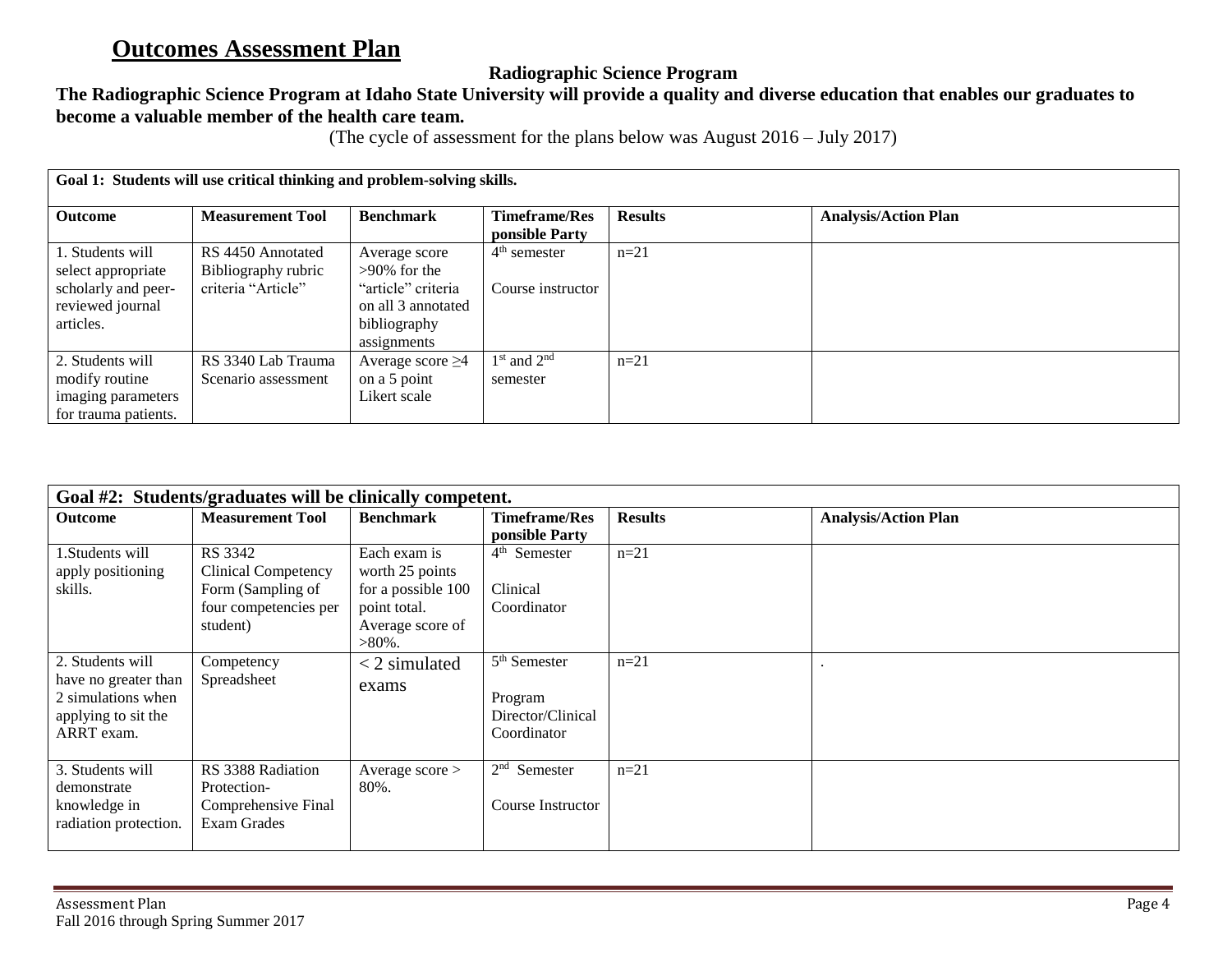| Every year students   | All students will | $1st$ and $3rd$ | $n=21$ |  |
|-----------------------|-------------------|-----------------|--------|--|
| will complete annual  | score 100%        | Semester        |        |  |
| radiation training    |                   |                 |        |  |
| through the technical |                   | Clinical        |        |  |
| safety office.        |                   | Coordinator     |        |  |
|                       |                   |                 |        |  |

| Goal 3: Students will be able to effectively communicate.                                                                                                     |                                          |                                                                                                                 |                                         |                |                             |  |
|---------------------------------------------------------------------------------------------------------------------------------------------------------------|------------------------------------------|-----------------------------------------------------------------------------------------------------------------|-----------------------------------------|----------------|-----------------------------|--|
| <b>Outcome</b>                                                                                                                                                | <b>Measurement Tool</b>                  | <b>Benchmark</b>                                                                                                | <b>Timeframe/Res</b><br>ponsible Party  | <b>Results</b> | <b>Analysis/Action Plan</b> |  |
| 1. Students will<br>write clearly using<br>AMA and ASRT<br>style format.                                                                                      | RS 4450 quiz "ASRT<br>Style Guide"       | All students will<br>receive a $>80\%$ at<br>on the quiz                                                        | 4th Semester<br>Course Instructor       | $n=21$         |                             |  |
| 2. Students will<br>communicate<br>clearly to the CI's<br>by completing an<br>inventory analysis<br>of contrast media<br>used in the clinical<br>environment. | <b>RS</b> 3342 Lab<br>Worksheet          | $>80\%$ on the<br>clinical site<br>contrast media<br>inventory<br>assignment for<br>Imaging of the<br>lower GI. | 4th Semester<br>Clinical<br>Coordinator | $n=21$         |                             |  |
| 3. Students will<br>demonstrate proper<br>and effective<br>communication<br>with patients during<br>an exam.                                                  | RS 3340 Lab final<br>communication score | Average score<br>$>90\%$                                                                                        | $1st$ semester<br>Course instructor     | $n=21$         | <b>AIDET</b>                |  |

E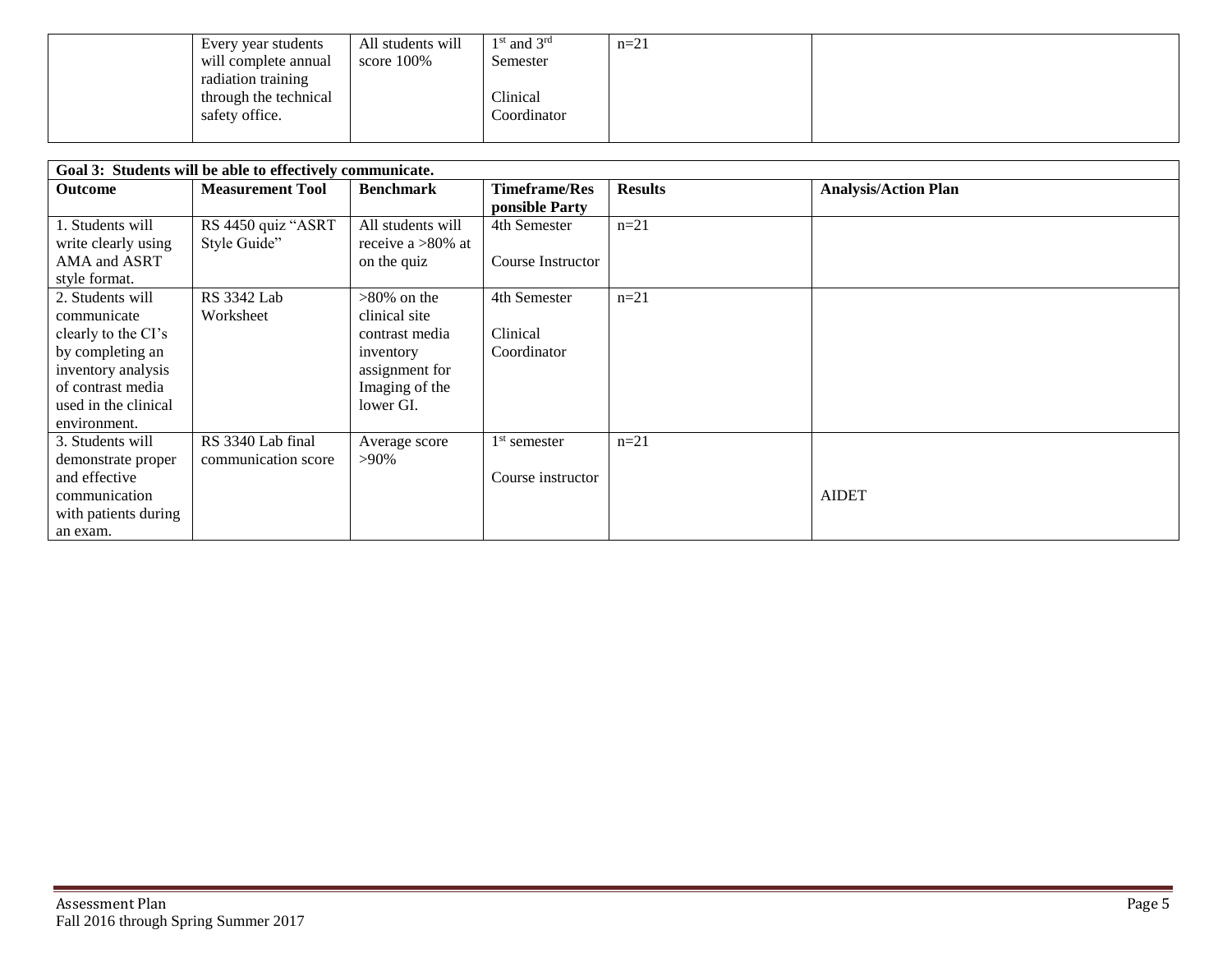| Goal #4: Students will demonstrate the importance of professional growth and development. |                         |                          |                          |                |                             |  |
|-------------------------------------------------------------------------------------------|-------------------------|--------------------------|--------------------------|----------------|-----------------------------|--|
| Outcome                                                                                   | <b>Measurement Tool</b> | <b>Benchmark</b>         | <b>Timeframe/Res</b>     | <b>Results</b> | <b>Analysis/Action Plan</b> |  |
|                                                                                           |                         |                          | ponsible Party           |                |                             |  |
| 1. Students will                                                                          | RS 4450, Senior         | All students will        | 4 <sup>th</sup> Semester | $n = 21$       |                             |  |
| advance                                                                                   | students will write an  | receive a $>80\%$ at     | Faculty                  |                |                             |  |
| professionally by                                                                         | 8-10 page literature    | the completion of        |                          |                |                             |  |
| performing                                                                                | review or case study    | the paper and an         |                          |                |                             |  |
| qualitative research.                                                                     | and submit the work     | ISU student will         |                          |                |                             |  |
|                                                                                           | to a professional       | place $1st$ , $2nd$ , or |                          |                |                             |  |
|                                                                                           | society competition.    | $3rd$ place at the       |                          |                |                             |  |
|                                                                                           |                         | <b>ACERT</b> and/or      |                          |                |                             |  |
|                                                                                           |                         | ISRT conference.         |                          |                |                             |  |
|                                                                                           | RS 4430, Senior         | All students will        | 5th Semester             | $n=21$         |                             |  |
|                                                                                           | students will develop   | receive a $>80\%$ at     | Faculty                  |                |                             |  |
|                                                                                           | a poster presentation   | the completion of        |                          |                |                             |  |
|                                                                                           | and submit the work     | the poster and will      |                          |                |                             |  |
|                                                                                           | to a professional       | place $1st$ , $2nd$ , or |                          |                |                             |  |
|                                                                                           | society competition.    | $3rd$ place at the       |                          |                |                             |  |
|                                                                                           |                         | ISRT conference.         |                          |                |                             |  |
| 2. Students will                                                                          | ASRT membership         | All students will        | Program                  | $n = 42$       |                             |  |
| advance                                                                                   |                         | join the ASRT            | Director                 |                |                             |  |
| professionally by                                                                         |                         |                          |                          |                |                             |  |
| joining state and                                                                         | ISRT membership         | All students will        | Clinical                 |                |                             |  |
| national                                                                                  |                         | join the ISRT            | Coordinator              | $n = 42$       |                             |  |
| professional                                                                              |                         |                          |                          |                |                             |  |
| societies.                                                                                |                         |                          |                          |                |                             |  |

T.